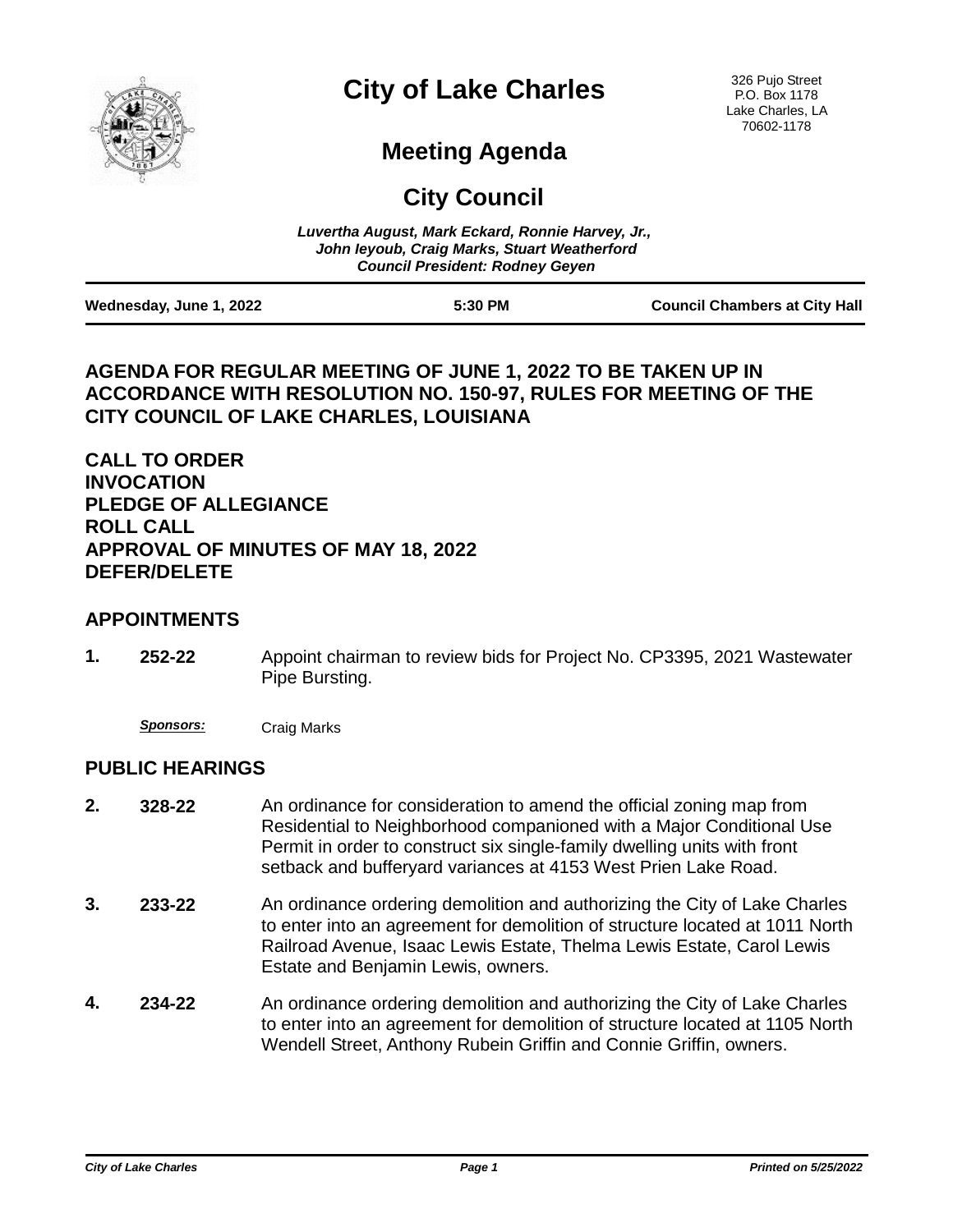|     | <b>City Council</b> | <b>Meeting Agenda</b>                                                                                                                                                                                                                                                                | June 1, 2022 |
|-----|---------------------|--------------------------------------------------------------------------------------------------------------------------------------------------------------------------------------------------------------------------------------------------------------------------------------|--------------|
| 5.  | 235-22              | An ordinance ordering demolition and authorizing the City of Lake Charles<br>to enter into an agreement for demolition of structure located at 810 North<br>First Avenue, New Rock of Faith Church, Inc., owner.                                                                     |              |
| 6.  | 236-22              | An ordinance ordering demolition and authorizing the City of Lake Charles<br>to enter into an agreement for demolition of structure located at 2205<br>Doreen Street, Barron Keith Preston, subject to a tax sale to State of<br>Louisiana, owner.                                   |              |
| 7.  | 237-22              | An ordinance ordering demolition and authorizing the City of Lake Charles<br>to enter into an agreement for demolition of structure located at 619 South<br>Martin Luther King Highway, Kodi Ryan Smith, owner.                                                                      |              |
| 8.  | 238-22              | An ordinance ordering demolition and authorizing the City of Lake Charles<br>to enter into an agreement for demolition of structure located at 2124 2nd<br>Street, Cyclone Assets with Union Bank as secured party, owner.                                                           |              |
| 9.  | 239-22              | An ordinance ordering demolition and authorizing the City of Lake Charles<br>to enter into an agreement for demolition of structure located at 1710 12th<br>Street, Bonnie Tezeno Sue Simmons, owner.                                                                                |              |
| 10. | 240-22              | An ordinance ordering demolition and authorizing the City of Lake Charles<br>to enter into an agreement for demolition of structure located at 1908 5th<br>Street, Isaac Goins, Sr., owner.                                                                                          |              |
| 11. | 241-22              | An ordinance ordering demolition and authorizing the City of Lake Charles<br>to enter into an agreement for demolition of structure located at 1820 6th<br>Street, Severnus Gradnigo and Mary Gradnigo, owners.                                                                      |              |
| 12. | 242-22              | An ordinance ordering demolition and authorizing the City of Lake Charles<br>to enter into an agreement for demolition of structure located at 1813 5th<br>Street, Richard Rodney Warner, Jr., Frank Kennedy Warner, Jr., John<br>Jerome Warner and Jan Skero Warner Montou, owners. |              |
| 13. | 243-22              | An ordinance ordering demolition and authorizing the City of Lake Charles<br>to enter into an agreement for demolition of structure located at 1816 South<br>Goos Street, Gladys G. Kindred, et vir and Aaron Kindred, Jr., owners.                                                  |              |
| 14. | 244-22              | An ordinance ordering demolition and authorizing the City of Lake Charles<br>to enter into an agreement for demolition of structure located at 2317 East<br>Mill Street, Sunshine Property Management & Construction, LLC, owner.                                                    |              |
| 15. | 245-22              | An ordinance ordering demolition and authorizing the City of Lake Charles<br>to enter into an agreement for demolition of structure located at 422 Reid<br>Street, Alexander Patrick Hamilton and Sandra Andrews Hamilton, owners.                                                   |              |
| 16. | 246-22              | An ordinance ordering demolition and authorizing the City of Lake Charles<br>to enter into an agreement for demolition of structure located at 2229 East<br>Mill Street, Tamika Francis, owner.                                                                                      |              |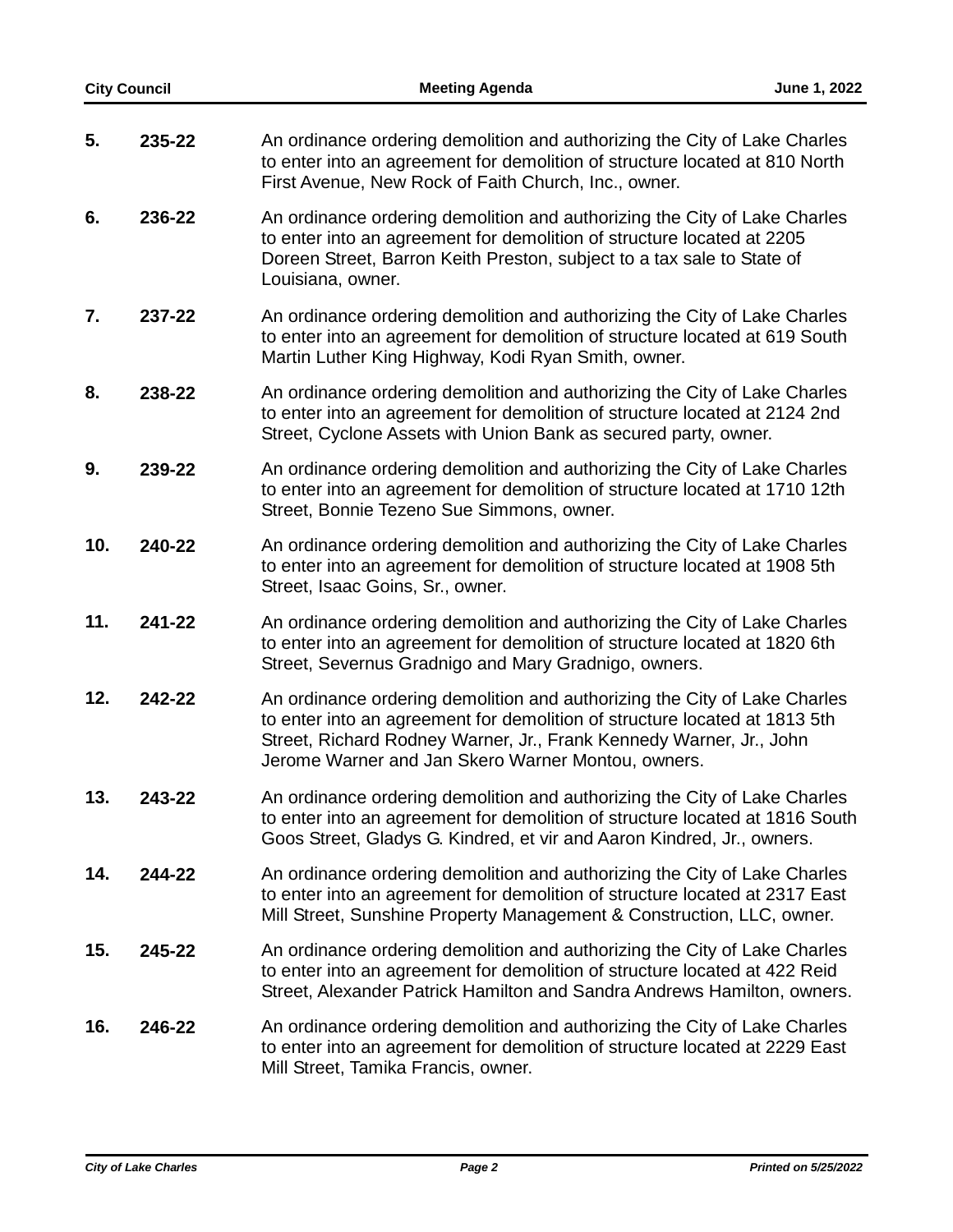| <b>City Council</b> |                             | <b>Meeting Agenda</b>                                                                                                                                                                                                                          | June 1, 2022 |  |
|---------------------|-----------------------------|------------------------------------------------------------------------------------------------------------------------------------------------------------------------------------------------------------------------------------------------|--------------|--|
| 17.                 | 248-22                      | An ordinance ordering demolition and authorizing the City of Lake Charles<br>to enter into an agreement for demolition of structure located at 1710 9th<br>Avenue, Henry Randle Estate, subject to a tax sale to State of Louisiana,<br>owner. |              |  |
| 18.                 | 249-22                      | An ordinance ordering demolition and authorizing the City of Lake Charles<br>to enter into an agreement for demolition of structure located at 1026<br>Orange Street, Randy Jim Green, owner.                                                  |              |  |
| 19.                 | 250-22                      | An ordinance ordering demolition and authorizing the City of Lake Charles<br>to enter into an agreement for demolition of structure located at 2514 Ruth<br>Street, Clara Letha Fletcher Duhon and Tonia Duhon Pouchie, owners.                |              |  |
| 20.                 | $251 - 22$                  | An ordinance ordering demolition and authorizing the City of Lake Charles<br>to enter into an agreement for demolition of structure located at 3905 Ken<br>Drive (Garage Only), Sharon P. Dickerson, owner.                                    |              |  |
|                     | ORDINANCES FOR FINAL ACTION |                                                                                                                                                                                                                                                |              |  |

### **ORDINANCES FOR FINAL ACTION**

| 21. | 201-22<br><u>Sponsors:</u> | An ordinance accepting the lowest responsible bid and authorizing the City<br>of Lake Charles to enter into an agreement for Project No. CP3344, 2019<br>Supplemental Infrastructure Sidewalks - Weaver Road Sidewalk. (Cost<br>\$767,197.00)<br><b>Mark Eckard</b> |
|-----|----------------------------|---------------------------------------------------------------------------------------------------------------------------------------------------------------------------------------------------------------------------------------------------------------------|
| 22. | 203-22                     | An ordinance accepting the lowest responsible bid and authorizing the City<br>of Lake Charles to enter into an agreement for the purchase of one (1) new<br>automatic reel grinder, for use by Mallard Golf Club - Lake Charles.                                    |
|     | <b>Sponsors:</b>           | Craig Marks                                                                                                                                                                                                                                                         |
| 23. | $311 - 22$                 | An ordinance authorizing the City of Lake Charles to allow more than a 15%<br>cumulative increase for a change order for Various Fire Stations Interior &<br>Exterior Repairs. (Cost \$61,800.00)                                                                   |
| 24. | 312-22                     | An ordinance authorizing the City of Lake Charles to enter into an agreement<br>with D&M Enterprises for Annual Mowing & Maintenance of adjudicated<br>properties within the city limits of Lake Charles. (Cost \$132,280.00)                                       |
| 25. | 324-22                     | An ordinance amending Sec. 12.5-9 (e) Blighted and abandoned properties<br>prohibited, of Chapter 12 of the Code of Ordinances for the City of Lake<br>Charles, Louisiana to amend civil penalties.                                                                 |
| 26. | 325-22                     | An ordinance amending Sec. 6-344. Liens for abatement costs and other<br>remedies, of Chapter 6 of the Code of Ordinances for the City of Lake<br>Charles, Louisiana.                                                                                               |
| 27. | 331-22                     | Introduction and final action of an ordinance authorizing the City of Lake<br>Charles to submit an application to the Calcasieu Parish Road and<br>Drainage Trust Fund; and to execute any and all agreements in connection<br>therewith.                           |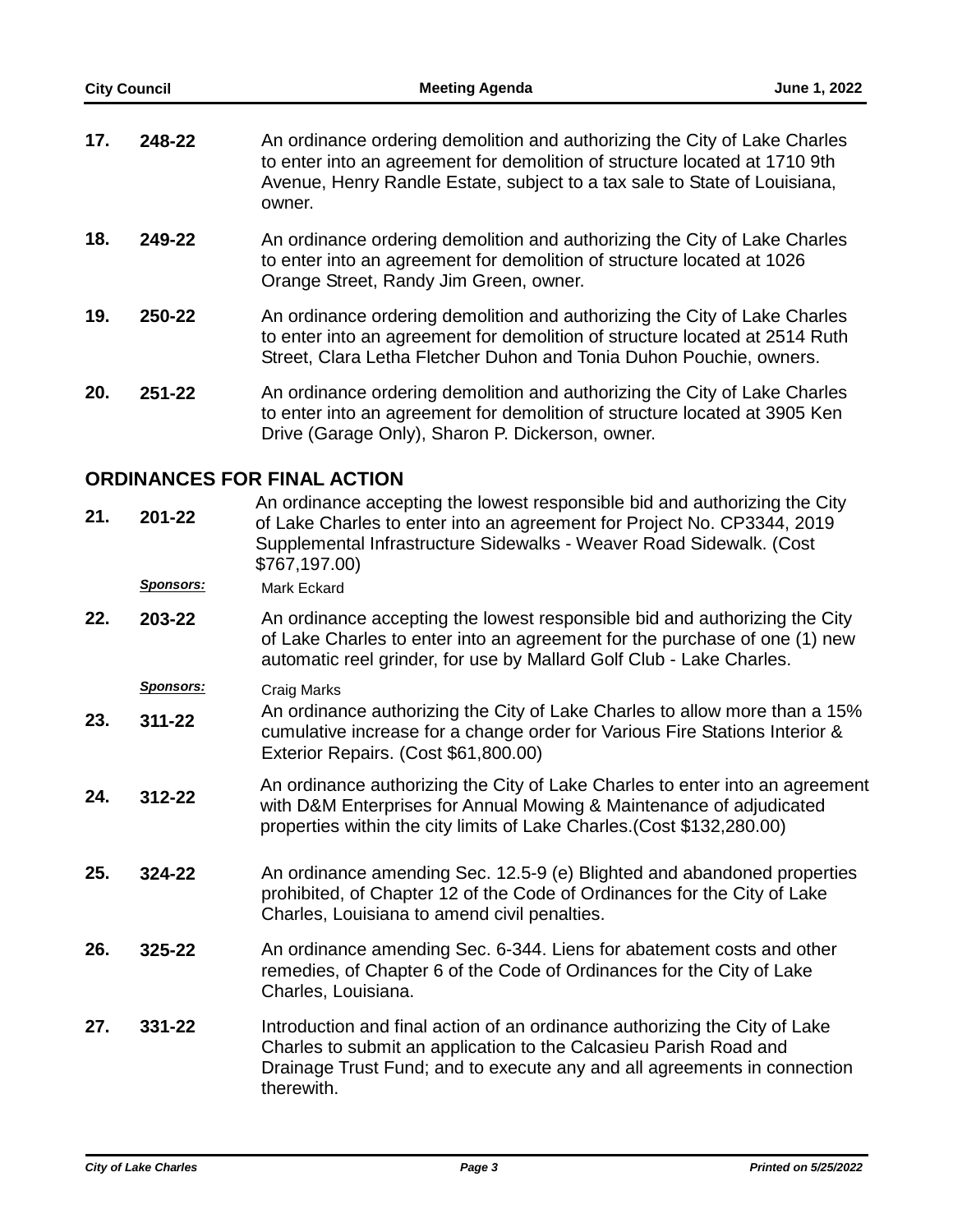Introduction and final action of an ordinance authorizing the City of Lake Charles to submit an application to the Louisiana Department of Health's Drinking Water Revolving Loan Fund program for the purpose of placing various projects on the Comprehensive Priority List for funding through available grant programs; and if granted, to execute any and all agreements in connection therewith. **28. 332-22**

#### **THE FOLLOWING RESOLUTIONS MAY BE ADOPTED BY CONSENT**

- A resolution setting date for public hearing on condemnation of a structure located at 3812 Hodges Street, Mark Lynwood Reeves Estate, owner. **29. 333-22**
- A resolution setting date for public hearing on condemnation of a structure located at 2206 Gieffers Street, Curley Lewis, owner. **30. 334-22**
- A resolution setting date for public hearing on condemnation of a structure located at 1022 North Simmons Street (Rear Building Only), Youra Guidry Gobert, owner. **31. 335-22**
- A resolution setting date for public hearing on condemnation of a structure located at 2831 Guinn Street, Shelaswau Bushnell Crier, owner. **32. 336-22**
- A resolution setting date for public hearing on condemnation of a structure located at 129 ½ Kirkman Street, Carol Ray Shinnette and Michael J. O'Donoghue, owners. **33. 337-22**
- A resolution setting date for public hearing on condemnation of a structure located at 2719 Mary Street, Shawanda Williams, owner. **34. 338-22**
- A resolution setting date for public hearing on condemnation of a structure located at 2319 Elaine Street, Jackie Lynn Brown and Roxie Brown Smith, owners. **35. 339-22**
- A resolution setting date for public hearing on condemnation of a structure located at 2325 Elaine Street, Robert Ulysess Brown and Frankie C. Brown, owners. **36. 340-22**
- A resolution setting date for public hearing on condemnation of a structure located at 2321 Elaine Street, Robert Brown, Brenda Brown and Ferris Brown, owners. **37. 341-22**
- A resolution setting date for public hearing on condemnation of a structure located at 2611 General Travis Avenue, Keeba Barber, owner. **38. 342-22**
- A resolution setting date for public hearing on condemnation of a structure located at 2521 Hazel Street, John Frederick Delauney, owner. **39. 343-22**
- A resolution setting date for public hearing on condemnation of a structure located at 2006 Winnie Street (Garage Only), Stephanie Ann Langlois Greer, owner. **40. 344-22**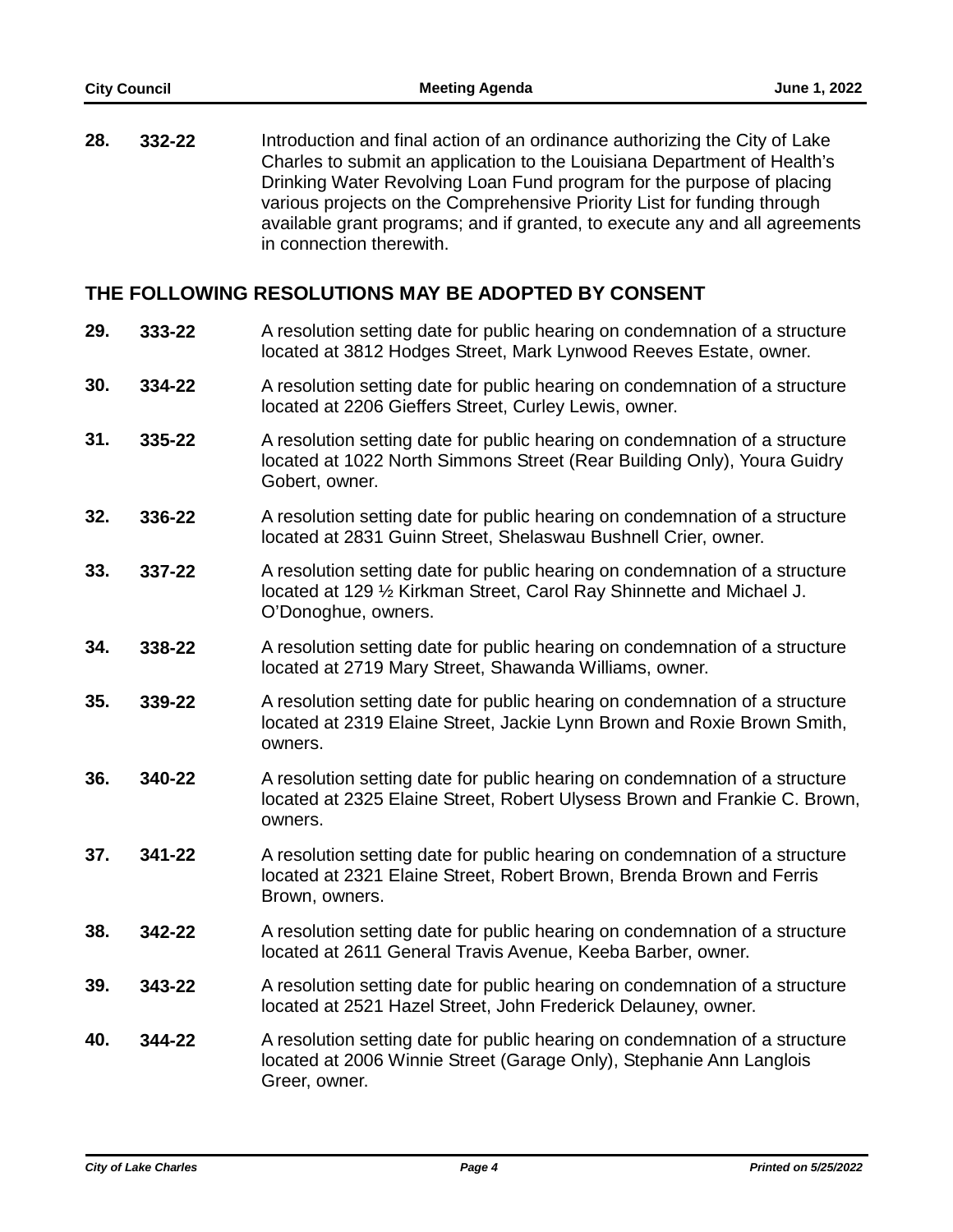| <b>City Council</b> |        | <b>Meeting Agenda</b>                                                                                                                                                                           | June 1, 2022 |
|---------------------|--------|-------------------------------------------------------------------------------------------------------------------------------------------------------------------------------------------------|--------------|
| 41.                 | 345-22 | A resolution authorizing the City of Lake Charles to advertise to receive<br>sealed bids for Project No. CP3367 - WWTP Basin A-08 Sewer<br>Rehabilitation and to amend the budget if necessary. |              |
| 42.                 | 346-22 | A resolution authorizing the City of Lake Charles to advertise to receive<br>sealed bids for Project No. CP3251 - University Area Red Sub Basin Sewer<br>Rehabilitation.                        |              |
| 43.                 | 347-22 | A resolution authorizing the City of Lake Charles to advertise to receive<br>sealed bids for Water Treatment Plants - Various Building Repairs.                                                 |              |
| 44.                 | 348-22 | A resolution authorizing the City of Lake Charles to advertise to receive<br>sealed bids for Wastewater Treatment Plants - Various Building Repairs.                                            |              |

#### **THE FOLLOWING ORDINANCES ARE FOR INTRODUCTION BY CONSENT AND WILL BE READ INTO THE RECORD THE DAY FOLLOWING THIS MEETING AT 9:00A.M. IN THE CITY COUNCIL CHAMBERS IN CITY HALL**

| 45. | 349-22 | Introduction of an ordinance authorizing the City of Lake Charles to enter<br>into an A&E agreement with D.W. Jessen & Associates, LLC for engineering<br>services for Project No. CP3428, Rehabilitation of Various Citywide<br>Drainage and Ancillary Infrastructure Improvements.                                                                     |
|-----|--------|----------------------------------------------------------------------------------------------------------------------------------------------------------------------------------------------------------------------------------------------------------------------------------------------------------------------------------------------------------|
| 46. | 350-22 | Introduction of an ordinance amending Sec. 13-42 of the Code of<br>Ordinances for the City of Lake Charles relative to the prohibition against<br>maintaining a disorderly place to include areas within the immediate vicinity<br>of a business establishment that are associated with the activities in<br>connection to the premises of the business. |
| 47. | 351-22 | Introduction of an ordinance ordering demolition and authorizing the City of<br>Lake Charles to enter into an agreement for demolition of structure located<br>at 3812 Hodges Street, Mark Lynwood Reeves Estate, owner.                                                                                                                                 |
| 48. | 352-22 | Introduction of an ordinance ordering demolition and authorizing the City of<br>Lake Charles to enter into an agreement for demolition of structure located<br>at 2206 Gieffers Street, Curley Lewis, owner.                                                                                                                                             |
| 49. | 353-22 | Introduction of an ordinance ordering demolition and authorizing the City of<br>Lake Charles to enter into an agreement for demolition of structure located<br>at 1022 North Simmons Street (Rear Building Only), Youra Guidry Gobert,<br>owner.                                                                                                         |
| 50. | 354-22 | Introduction of an ordinance ordering demolition and authorizing the City of<br>Lake Charles to enter into an agreement for demolition of structure located<br>at 2831 Guinn Street, Shelaswau Bushnell Crier, owner.                                                                                                                                    |
| 51. | 355-22 | Introduction of an ordinance ordering demolition and authorizing the City of<br>Lake Charles to enter into an agreement for demolition of structure located<br>at 129 1/2 Kirkman Street Carol Ray Shinnette and Michael J. O'Donoghue,<br>owners.                                                                                                       |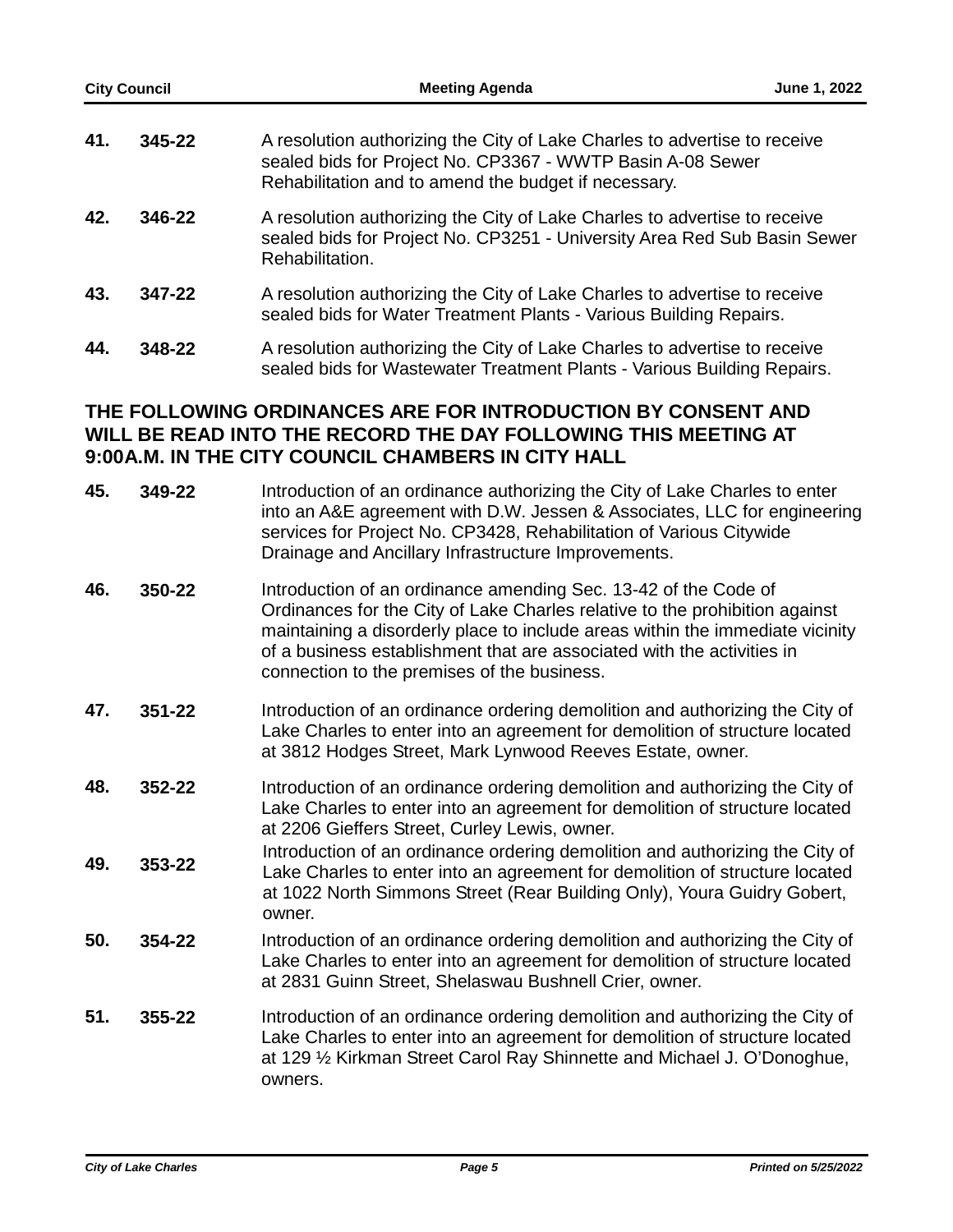| <b>City Council</b> |        | <b>Meeting Agenda</b>                                                                                                                                                                                                                              | June 1, 2022 |
|---------------------|--------|----------------------------------------------------------------------------------------------------------------------------------------------------------------------------------------------------------------------------------------------------|--------------|
| 52.                 | 356-22 | Introduction of an ordinance ordering demolition and authorizing the City of<br>Lake Charles to enter into an agreement for demolition of structure located<br>at 2719 Mary Street, Shawanda Williams, owner.                                      |              |
| 53.                 | 357-22 | Introduction of an ordinance ordering demolition and authorizing the City of<br>Lake Charles to enter into an agreement for demolition of structure located<br>at 2319 Elaine St., Jackie Lynn Brown and Roxie Brown Smith, owners.                |              |
| 54.                 | 358-22 | Introduction of an ordinance ordering demolition and authorizing the City of<br>Lake Charles to enter into an agreement for demolition of structure located<br>at 2325 Elaine St. Robert Ulysess Brown and Frankie C. Brown, owners.               |              |
| 55.                 | 359-22 | Introduction of an ordinance ordering demolition and authorizing the City of<br>Lake Charles to enter into an agreement for demolition of structure located<br>at 2321 Elaine St. Robert Brown, Brenda Brown and Ferris Brown, owners.             |              |
| 56.                 | 360-22 | Introduction of an ordinance ordering demolition and authorizing the City of<br>Lake Charles to enter into an agreement for demolition of structure located<br>at 2611 General Travis Avenue, Keeba Barber, owner.                                 |              |
| 57.                 | 361-22 | Introduction of an ordinance ordering demolition and authorizing the City of<br>Lake Charles to enter into an agreement for demolition of structure located<br>at 2521 Hazel Street, John Frederick Delauney, owner.                               |              |
| 58.                 | 362-22 | Introduction of an ordinance ordering demolition and authorizing the City of<br>Lake Charles to enter into an agreement for demolition of structure located<br>at 2006 Winnie Street (Garage Only), Stephanie Ann Langlois Greer, owner.           |              |
| 59.                 | 363-22 | Introduction of an ordinance accepting the lowest responsible bid and<br>authorizing the City of Lake Charles to enter into an agreement for Project<br>No. CP3367 - WWTP Basin A-08 Sewer Rehabilitation and to amend the<br>budget if necessary. |              |
| 60.                 | 364-22 | Introduction of an ordinance accepting the lowest responsible bid and<br>authorizing the City of Lake Charles to enter into an agreement for Project<br>No. CP3251 - University Area Red Sub Basin Sewer Rehabilitation.                           |              |
| 61.                 | 365-22 | Introduction of an ordinance accepting the lowest responsible bid and<br>authorizing the City of Lake Charles to enter into an agreement for Water<br><b>Treatment Plants - Various Building Repairs.</b>                                          |              |
| 62.                 | 366-22 | Introduction of an ordinance accepting the lowest responsible bid and<br>authorizing the City of Lake Charles to enter into an agreement for<br>Wastewater Treatment Plants - Various Building Repairs.                                            |              |
| 63.                 | 367-22 | Introduction of an ordinance declaring the premises located at One<br>Lakeshore Drive and owned by Hertz Lake Charles One, LLC, as blighted<br>property.                                                                                           |              |
| 64.                 | 368-22 | Introduction of an ordinance declaring the premises located at 1101 West<br>Prien Lake Road and 1103 West Prien Lake Road and owned by Next<br>Level Hospitality, LLC, as blighted property.                                                       |              |